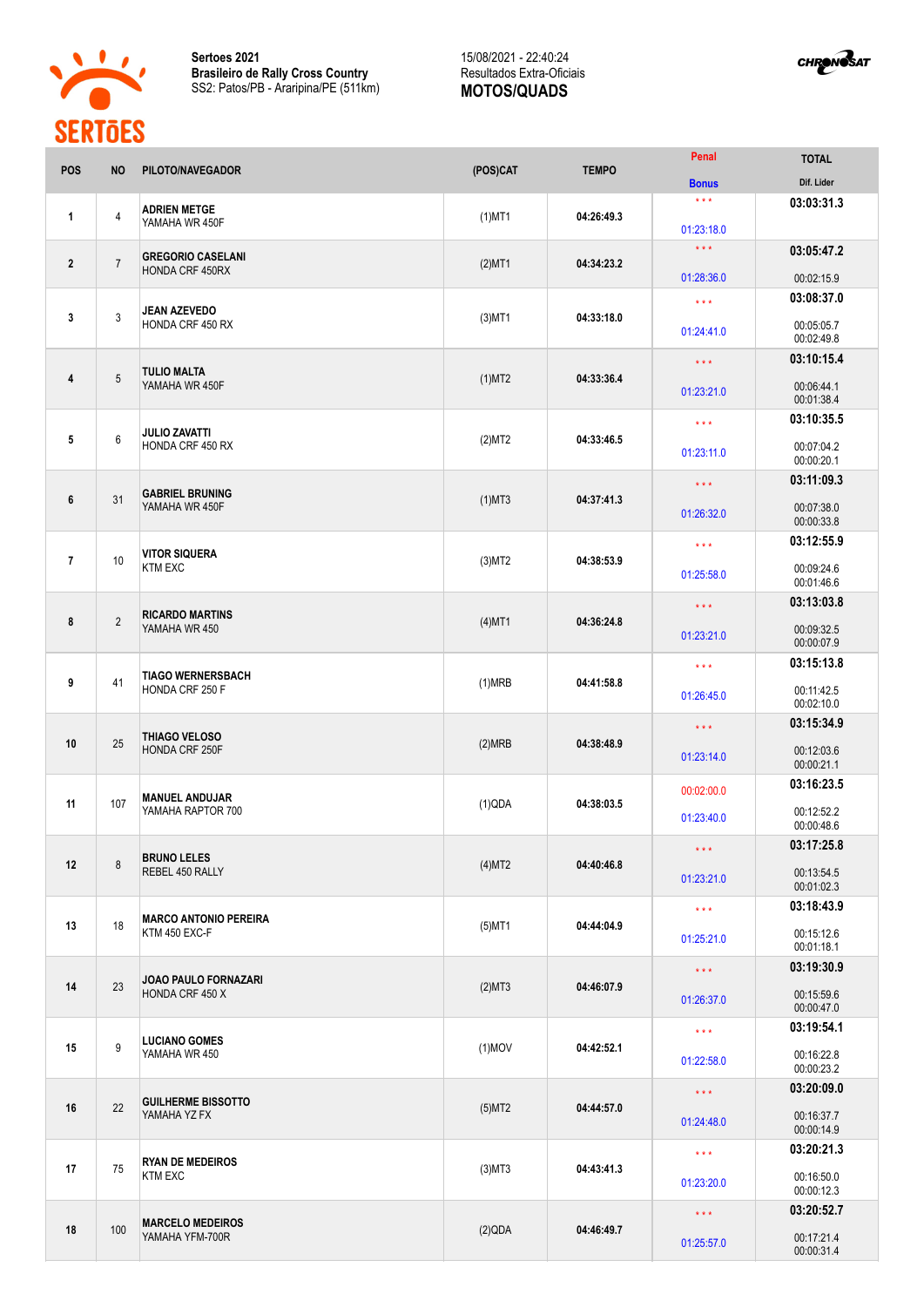| 19 | 15  | <b>RAFAEL MILAN</b><br>YAMAHA YZ                 | $(6)$ MT2  | 04:47:25.4                                    | $\star$ $\star$ $\star$ | 03:23:00.4                                                                                                                                                                                                                                                                                                                                                                                                                                                                                                                         |  |
|----|-----|--------------------------------------------------|------------|-----------------------------------------------|-------------------------|------------------------------------------------------------------------------------------------------------------------------------------------------------------------------------------------------------------------------------------------------------------------------------------------------------------------------------------------------------------------------------------------------------------------------------------------------------------------------------------------------------------------------------|--|
|    |     |                                                  |            |                                               | 01:24:25.0              | 00:19:29.1<br>00:02:07.7                                                                                                                                                                                                                                                                                                                                                                                                                                                                                                           |  |
| 20 |     | <b>RAFAEL ESPINDOLA</b>                          |            |                                               | 00:03:00.0              | 03:23:04.7                                                                                                                                                                                                                                                                                                                                                                                                                                                                                                                         |  |
|    | 26  | KTM 450 EXC-F                                    | $(7)$ MT2  | 04:46:19.7                                    | 01:26:15.0              | 00:19:33.4<br>00:00:04.3                                                                                                                                                                                                                                                                                                                                                                                                                                                                                                           |  |
|    |     | <b>CRISTHIANO PRESSI</b>                         |            |                                               | $\star\star\star$       | 03:24:35.9                                                                                                                                                                                                                                                                                                                                                                                                                                                                                                                         |  |
| 21 | 11  | HUSQVARNA FE 450                                 | $(4)$ MT3  | 04:48:58.9                                    | 01:24:23.0              | 00:21:04.6<br>00:01:31.2                                                                                                                                                                                                                                                                                                                                                                                                                                                                                                           |  |
| 22 | 16  | <b>LEANDRO MOKFA</b>                             | $(2)$ MOV  | 04:55:37.4                                    | $\star$ $\star$ $\star$ | 03:28:06.4                                                                                                                                                                                                                                                                                                                                                                                                                                                                                                                         |  |
|    |     | <b>HONDA CRF 450 RX</b>                          |            |                                               | 01:27:31.0              | 00:24:35.1<br>00:03:30.5                                                                                                                                                                                                                                                                                                                                                                                                                                                                                                           |  |
| 23 | 50  | <b>OSMAR DE MENDONCA</b>                         | $(5)$ MT3  | 04:57:41.1                                    | $\star\star\star$       |                                                                                                                                                                                                                                                                                                                                                                                                                                                                                                                                    |  |
|    |     | KAWASAKI KLX 450                                 |            |                                               | 01:25:59.0              | 00:28:10.8<br>00:03:35.7                                                                                                                                                                                                                                                                                                                                                                                                                                                                                                           |  |
| 24 | 45  | <b>MISAEL AMARIZ</b>                             |            | 04:53:16.1                                    | 00:06:00.0              |                                                                                                                                                                                                                                                                                                                                                                                                                                                                                                                                    |  |
|    |     | HONDA CRF 450 RX                                 | $(6)$ MT3  |                                               | 01:27:02.0              | 00:28:42.8<br>00:00:32.0                                                                                                                                                                                                                                                                                                                                                                                                                                                                                                           |  |
| 25 | 52  | <b>ANILDO THEISS</b>                             | $(7)$ MT3  | 04:56:16.3                                    | $\star\star\star$       |                                                                                                                                                                                                                                                                                                                                                                                                                                                                                                                                    |  |
|    |     | KAWASAKI KLX 450                                 |            |                                               | 01:23:16.0              | 00:29:29.0<br>00:00:46.2                                                                                                                                                                                                                                                                                                                                                                                                                                                                                                           |  |
|    |     | <b>ALBERTO CUNHA</b>                             |            |                                               | $\star$ $\star$ $\star$ | 03:34:45.6                                                                                                                                                                                                                                                                                                                                                                                                                                                                                                                         |  |
| 26 | 56  | KTM 450 EXC-F                                    | $(3)$ MOV  | 04:59:50.6                                    | 01:25:05.0              | 03:31:42.1<br>03:32:14.1<br>03:33:00.3<br>00:31:14.3<br>00:01:45.3<br>03:35:00.2<br>$\star\star\star$<br>00:31:28.9<br>01:28:48.0<br>00:00:14.6<br>03:35:12.3<br>00:06:00.0<br>00:31:41.0<br>01:25:28.0<br>00:00:12.1<br>03:35:27.6<br>$\star\star\star$<br>00:31:56.3<br>01:26:11.0<br>00:00:15.3<br>03:35:30.6<br>00:01:00.0<br>00:31:59.3<br>01:23:17.0<br>00:00:03.0<br>03:35:42.8<br>$\star\star\star$<br>00:32:11.5<br>01:24:06.0<br>00:00:12.2<br>03:36:41.1<br>$\star\star\star$<br>00:33:09.8<br>01:26:25.0<br>00:00:58.3 |  |
|    | 35  | <b>VICENTE DE BENEDICTIS</b><br>YAMAHA WR 450F   |            |                                               |                         |                                                                                                                                                                                                                                                                                                                                                                                                                                                                                                                                    |  |
| 27 |     |                                                  | $(8)$ MT3  | 05:03:48.2                                    |                         |                                                                                                                                                                                                                                                                                                                                                                                                                                                                                                                                    |  |
|    | 101 | <b>RAFAL SONIK</b><br>YAMAHA RAPTOR              |            |                                               |                         |                                                                                                                                                                                                                                                                                                                                                                                                                                                                                                                                    |  |
| 28 |     |                                                  | (3)QDA     | 04:54:40.3                                    |                         |                                                                                                                                                                                                                                                                                                                                                                                                                                                                                                                                    |  |
|    | 21  | <b>LEONARDO MARTINS</b><br>HONDA CRF 250 F       |            |                                               |                         |                                                                                                                                                                                                                                                                                                                                                                                                                                                                                                                                    |  |
| 29 |     |                                                  | (3)MRB     | 05:01:38.6                                    |                         |                                                                                                                                                                                                                                                                                                                                                                                                                                                                                                                                    |  |
|    |     | <b>MOARA SACILOTTI</b>                           |            |                                               |                         |                                                                                                                                                                                                                                                                                                                                                                                                                                                                                                                                    |  |
| 30 | 30  | YAMAHA YZFX                                      | $(4)$ MOV  | 04:57:47.6                                    |                         |                                                                                                                                                                                                                                                                                                                                                                                                                                                                                                                                    |  |
|    |     | <b>JOSEMAR FERRO</b><br>KTM EXC-F 450            |            |                                               |                         |                                                                                                                                                                                                                                                                                                                                                                                                                                                                                                                                    |  |
| 31 | 48  |                                                  | $(5)$ MOV  | 04:59:48.8                                    |                         |                                                                                                                                                                                                                                                                                                                                                                                                                                                                                                                                    |  |
|    |     |                                                  |            |                                               |                         |                                                                                                                                                                                                                                                                                                                                                                                                                                                                                                                                    |  |
| 32 | 46  | <b>MARCOS COLVERO</b><br>KTM 450 EXC-F           | $(6)$ MT1  | 05:03:06.1                                    |                         |                                                                                                                                                                                                                                                                                                                                                                                                                                                                                                                                    |  |
|    |     |                                                  |            | $\star\star\star$<br>05:01:17.6<br>01:24:18.0 |                         | 03:36:59.6                                                                                                                                                                                                                                                                                                                                                                                                                                                                                                                         |  |
| 33 | 73  | LUIS HENRIQUE DOS SANTOS<br>HUSQVARNA 701 ENDURO | $(8)$ MT2  |                                               |                         | 00:33:28.3<br>00:00:18.5                                                                                                                                                                                                                                                                                                                                                                                                                                                                                                           |  |
|    | 40  | <b>ANDRE WHITAKER</b><br>KTM EXC 450             |            |                                               | 00:02:00.0              | 03:37:02.7                                                                                                                                                                                                                                                                                                                                                                                                                                                                                                                         |  |
| 34 |     |                                                  | $(9)$ MT3  | 04:58:08.7                                    | 01:23:06.0              | 00:33:31.4<br>00:00:03.1                                                                                                                                                                                                                                                                                                                                                                                                                                                                                                           |  |
|    | 39  | <b>FABIANO TONTINI</b><br>YAMAHA WR 450F         |            |                                               | $\star\star\star$       | 03:38:32.7                                                                                                                                                                                                                                                                                                                                                                                                                                                                                                                         |  |
| 35 |     |                                                  | $(10)$ MT3 | 05:03:18.7                                    | 01:24:46.0              | 00:35:01.4<br>00:01:30.0                                                                                                                                                                                                                                                                                                                                                                                                                                                                                                           |  |
|    | 58  | <b>JEAN MICHEL ZUCHELLI</b><br>HONDA CRF 450 X   |            | $\star\star\star$                             |                         | 03:38:58.8                                                                                                                                                                                                                                                                                                                                                                                                                                                                                                                         |  |
| 36 |     |                                                  | $(11)$ MT3 | 05:08:58.8                                    | 01:30:00.0              | 00:35:27.5<br>00:00:26.1                                                                                                                                                                                                                                                                                                                                                                                                                                                                                                           |  |
|    | 32  | <b>JOAO FERRARI</b><br><b>KTM SIX DAY</b>        |            |                                               | $\star$ $\star$ $\star$ | 03:39:50.9                                                                                                                                                                                                                                                                                                                                                                                                                                                                                                                         |  |
| 37 |     |                                                  | $(6)$ MOV  | 05:09:50.9<br>01:30:00.0                      |                         | 00:36:19.6<br>00:00:52.1                                                                                                                                                                                                                                                                                                                                                                                                                                                                                                           |  |
| 38 | 19  | YPIRANGA CORTEZ<br>HONDA CRF 250 F               |            |                                               | 00:01:00.0              | 03:40:00.5                                                                                                                                                                                                                                                                                                                                                                                                                                                                                                                         |  |
|    |     |                                                  | (4)MRB     | 05:04:10.5                                    | 01:25:10.0              | 00:36:29.2<br>00:00:09.6                                                                                                                                                                                                                                                                                                                                                                                                                                                                                                           |  |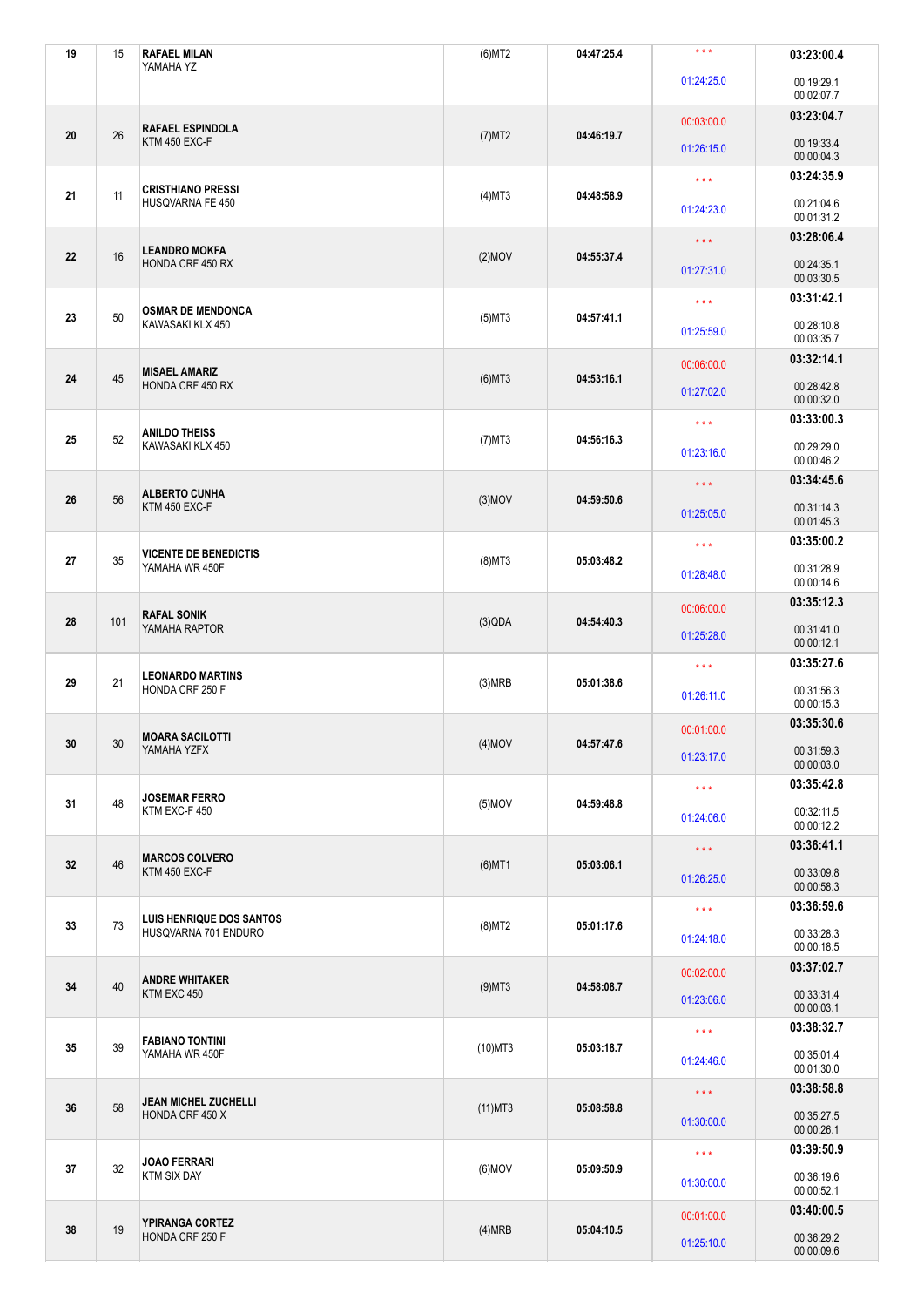| 39 | 60     | <b>ROGERIO KISTENMACKER</b><br><b>KTM EXC</b> | $(7)$ MOV  | 05:10:00.5               | $\star\star\star$                                             | 03:40:00.5               |
|----|--------|-----------------------------------------------|------------|--------------------------|---------------------------------------------------------------|--------------------------|
|    |        |                                               |            |                          | 01:30:00.0                                                    | 00:36:29.2<br>00:00:00.0 |
| 40 |        | <b>ARNALDO UCHOA</b>                          |            |                          | $\star\star\star$                                             | 03:40:33.4               |
|    | 28     | HUSQVARNA FE 501                              | $(8)$ MOV  | 05:07:25.4               | 01:26:52.0                                                    | 00:37:02.1<br>00:00:32.9 |
|    | 53     | <b>FABIO LUIS TULIO</b>                       |            |                          | $\star\star\star$                                             | 03:41:21.6               |
| 41 |        | KTM EXC 450                                   | $(7)$ MT1  | 05:11:21.6               | 01:30:00.0                                                    | 00:37:50.3<br>00:00:48.2 |
| 42 | 67     | <b>EDSON DA SILVA</b>                         | (5)MRB     | 05:06:29.2               | 00:02:00.0                                                    | 03:44:33.2               |
|    |        | HONDA CRF 250 F                               |            |                          | 01:23:56.0                                                    | 00:41:01.9<br>00:03:11.6 |
| 43 | 20     | <b>MAXWELL MEDEIROS</b>                       | $(9)$ MT2  | 05:04:58.2               | 00:03:00.0                                                    | 03:44:57.2               |
|    |        | KTM 450 EXC-F                                 |            |                          | 01:23:01.0                                                    | 00:41:25.9<br>00:00:24.0 |
| 44 |        | <b>GUILHERME ASSUMPCAO</b>                    | $(10)$ MT2 | 05:09:50.2               | $\star$ $\star$ $\star$                                       | 03:45:04.2               |
|    | 43     | KTM EXC 450                                   |            |                          | 01:24:46.0                                                    | 00:41:32.9<br>00:00:07.0 |
|    | 29     | <b>ADAO LEMOS</b>                             |            |                          | 00:01:00.0                                                    | 03:46:29.2               |
| 45 |        | HONDA CRF 250                                 | (6)MRB     | 05:15:29.2               | 01:30:00.0                                                    | 00:42:57.9<br>00:01:25.0 |
|    |        | <b>GABRIEL CARNEIRO</b><br>HONDA CRF 250F     |            |                          | $\star$ $\star$ $\star$                                       | 03:49:57.0               |
| 46 | 71     |                                               | (7)MRB     | 05:15:35.0               | 01:25:38.0                                                    | 00:46:25.7<br>00:03:27.8 |
|    |        | <b>GUSTAVO ROCHA ALVES</b><br>HONDA CRF 450 X |            |                          | 00:02:00.0                                                    | 03:50:02.5               |
| 47 | 72     |                                               | $(8)$ MT1  | 05:18:02.5               | 01:30:00.0                                                    | 00:46:31.2<br>00:00:05.5 |
|    |        | <b>GERARD PAUCHET</b>                         |            |                          | $\star$ $\star$ $\star$                                       | 03:50:36.7               |
| 48 | 44     | KTM EXC-F 450                                 | $(9)$ MOV  | 05:13:48.7               | 01:23:12.0                                                    | 00:47:05.4<br>00:00:34.2 |
|    |        | <b>LUCIANO PUGLIESE</b><br>KTM 450 EXC-F      |            |                          | $\star\star\star$                                             | 03:52:06.0               |
| 49 | 61     |                                               | $(12)$ MT3 | 05:17:24.0               | 00:48:34.7<br>01:25:18.0<br>00:01:29.3<br>03:53:20.1<br>$***$ |                          |
|    |        | <b>RAUL DEL DUCA</b>                          |            |                          |                                                               |                          |
| 50 | 59     | KAWASAKI KLX 450                              | $(13)$ MT3 | 05:23:20.1               | 01:30:00.0                                                    | 00:49:48.8<br>00:01:14.1 |
|    |        | <b>BRUNO PEREIRA</b>                          |            |                          | $\star\star\star$                                             | 03:56:39.0               |
| 51 | 69     | HONDA CRF 250                                 | (8)MRB     | 05:25:25.0               | 01:28:46.0                                                    | 00:53:07.7<br>00:03:18.9 |
|    |        | <b>EMERSON PEREIRA</b>                        |            |                          | $\star\star\star$                                             | 03:59:59.6               |
| 52 | 68     | KTM 450 EXC-F                                 | $(10)$ MOV | 05:29:52.6               | 01:29:53.0                                                    | 00:56:28.3<br>00:03:20.6 |
|    | 36     | <b>LAURA LOPES</b><br>KTM 450 EXC-F           |            |                          | 00:08:00.0                                                    | 04:00:03.3               |
| 53 |        |                                               | $(11)$ MOV | 05:15:16.3               | 01:23:13.0                                                    | 00:56:32.0<br>00:00:03.7 |
|    |        | <b>ALESSANDER LEONE</b>                       |            |                          | $\star\star\star$                                             | 04:00:30.4               |
| 54 | 63     | KTM 450 EXC-F                                 | $(12)$ MOV | 05:30:23.4               | 01:29:53.0                                                    | 00:56:59.1<br>00:00:27.1 |
|    | 62     | <b>LUIZ FILIPE RIBEIRO</b><br>KTM 450 EXC-F   |            |                          | 00:01:00.0                                                    | 04:01:59.6               |
| 55 |        |                                               | $(13)$ MOV | 05:25:12.6               | 01:24:13.0                                                    | 00:58:28.3<br>00:01:29.2 |
|    | 57     | <b>ELVIS BITTENCOURT</b><br>HONDA XR 400R     |            |                          | $\star\star\star$                                             | 04:03:14.8               |
| 56 |        |                                               | $(14)$ MOV | 05:32:24.8               | 01:29:10.0                                                    | 00:59:43.5<br>00:01:15.2 |
|    | 51     | <b>MARCELO ZENOBIO</b><br>YAMAHA WR 450F      |            |                          | 00:06:00.0                                                    | 04:08:13.0               |
| 57 |        |                                               | $(14)$ MT3 | 05:32:13.0<br>01:30:00.0 |                                                               | 01:04:41.7<br>00:04:58.2 |
| 58 | $37\,$ | <b>LUCIANO ANACLETO</b><br>KAWASAKI KLX 450   |            |                          | 00:01:00.0                                                    | 04:37:22.7               |
|    |        |                                               | $(9)$ MT1  | 05:56:02.7               | 01:19:40.0                                                    | 01:33:51.4<br>00:29:09.7 |